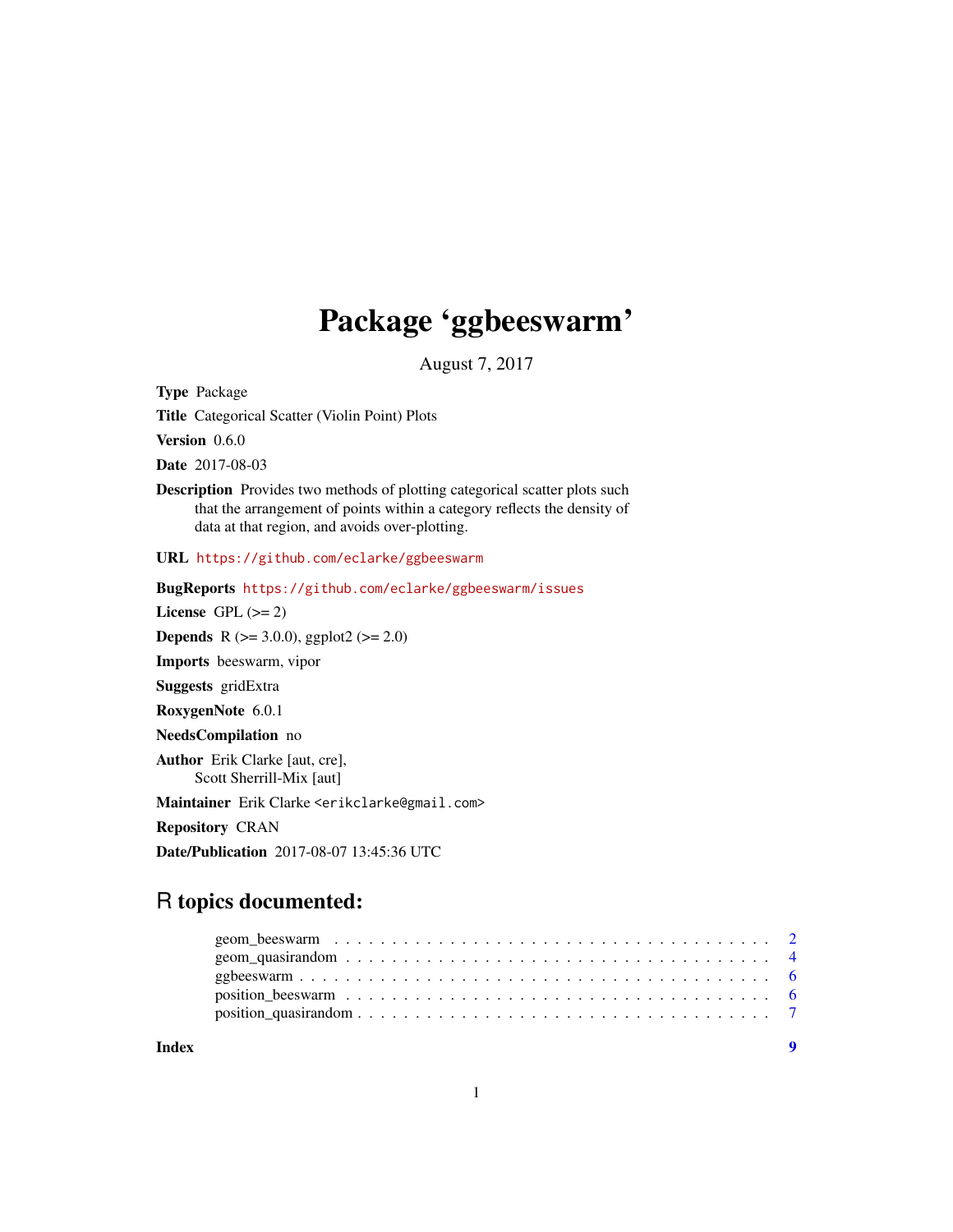<span id="page-1-0"></span>

#### Description

The beeswarm geom is a convenient means to offset points within categories to reduce overplotting. Uses the beeswarm package

#### Usage

```
geom_beeswarm(mapping = NULL, data = NULL, priority = c("ascending",
  "descending", "density", "random", "none"), cex = 1, groupOnX = NULL,
 dodge.width = 0, stat = "identity", na.rm = FALSE, show.legend = NA,
  inherit.aes = TRUE, ...
```
#### Arguments

| mapping      | Set of aesthetic mappings created by aes or aes_. If specified and inherit.aes = TRUE<br>(the default), it is combined with the default mapping at the top level of the plot.<br>You must supply mapping if there is no plot mapping.                                                                                                                                                                                                                            |
|--------------|------------------------------------------------------------------------------------------------------------------------------------------------------------------------------------------------------------------------------------------------------------------------------------------------------------------------------------------------------------------------------------------------------------------------------------------------------------------|
| data         | The data to be displayed in this layer. There are three options:                                                                                                                                                                                                                                                                                                                                                                                                 |
|              | If NULL, the default, the data is inherited from the plot data as specified in the<br>call to ggplot.                                                                                                                                                                                                                                                                                                                                                            |
|              | A data. frame, or other object, will override the plot data. All objects will<br>be fortified to produce a data frame. See fortify for which variables will be<br>created.                                                                                                                                                                                                                                                                                       |
|              | A function will be called with a single argument, the plot data. The return<br>value must be a data. frame., and will be used as the layer data.                                                                                                                                                                                                                                                                                                                 |
| priority     | Method used to perform point layout (see swarmx)                                                                                                                                                                                                                                                                                                                                                                                                                 |
| cex          | Scaling for adjusting point spacing (see swarmx)                                                                                                                                                                                                                                                                                                                                                                                                                 |
| group0nX     | if TRUE then jitter is added to the x axis and if FALSE jitter is added to the<br>y axis. Prior to v0.6.0, the default NULL causes the function to guess which<br>axis is the categorical one based on the number of unique entries in each. This<br>could result in unexpected results when the x variable has few unique values<br>and so in v0.6.0 the default was changed to always jitter on the x axis unless<br>groupOnX=FALSE. Also consider coord_flip. |
| dodge.width  | Amount by which points from different aesthetic groups will be dodged. This<br>requires that one of the aesthetics is a factor.                                                                                                                                                                                                                                                                                                                                  |
| stat         | The statistical transformation to use on the data for this layer, as a string.                                                                                                                                                                                                                                                                                                                                                                                   |
| na.rm        | If FALSE, the default, missing values are removed with a warning. If TRUE,<br>missing values are silently removed.                                                                                                                                                                                                                                                                                                                                               |
| show. legend | logical. Should this layer be included in the legends? NA, the default, includes if<br>any aesthetics are mapped. FALSE never includes, and TRUE always includes.                                                                                                                                                                                                                                                                                                |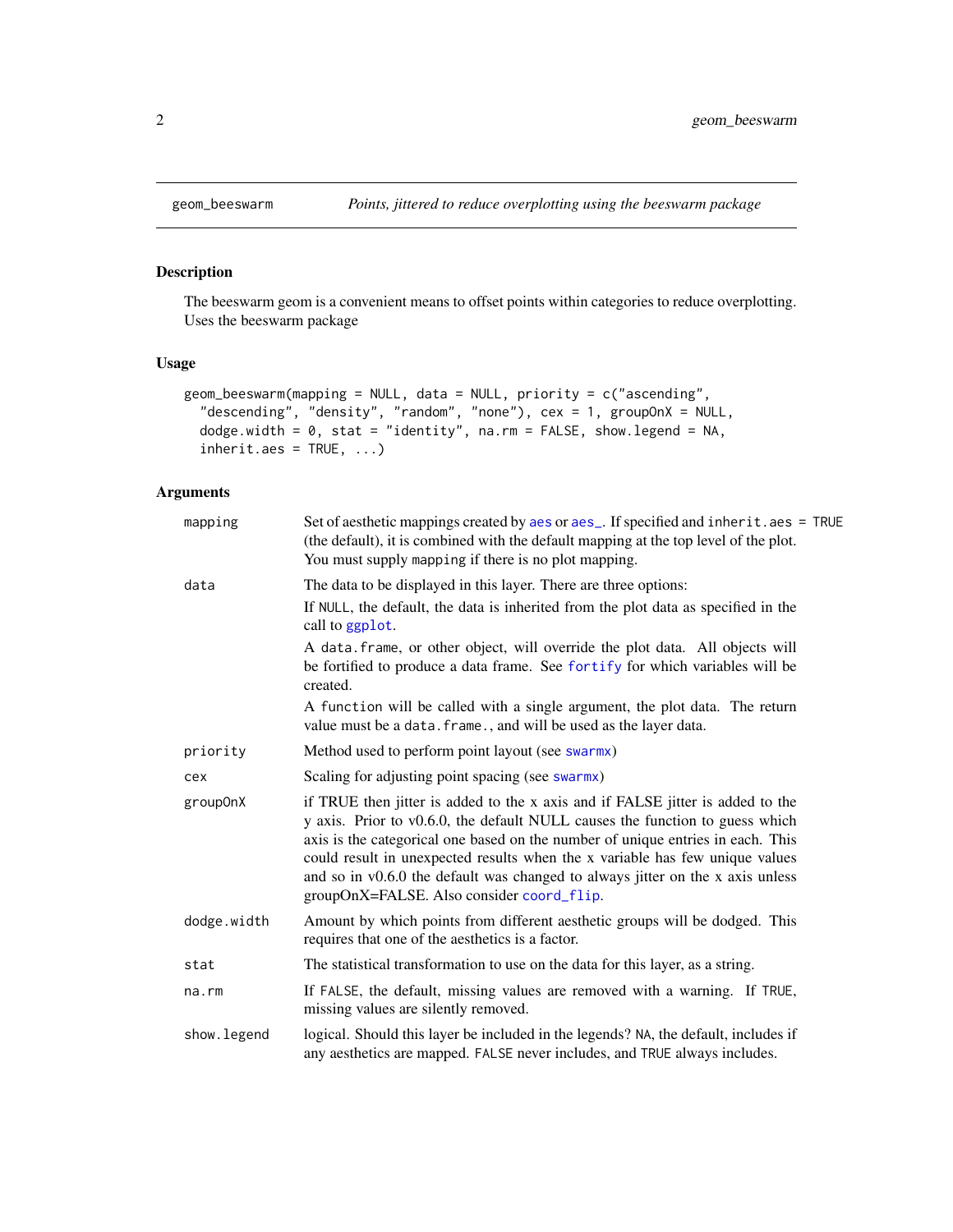<span id="page-2-0"></span>

| inherit.aes | If FALSE, overrides the default aesthetics, rather than combining with them.<br>This is most useful for helper functions that define both data and aesthetics and<br>shouldn't inherit behaviour from the default plot specification, e.g. borders. |
|-------------|-----------------------------------------------------------------------------------------------------------------------------------------------------------------------------------------------------------------------------------------------------|
| $\ddots$ .  | other arguments passed on to layer. These are often aesthetics, used to set an<br>aesthetic to a fixed value, like color = "red" or size = 3. They may also be<br>parameters to the paired geom/stat.                                               |

#### Aesthetics

geom\_point understands the following aesthetics (required aesthetics are in bold):

- x
- y
- alpha
- colour
- fill
- group
- shape
- size
- stroke

#### See Also

[geom\\_quasirandom](#page-3-1) an alternative method, [swarmx](#page-0-0) how spacing is determined, [geom\\_point](#page-0-0) for regular, unjittered points, [geom\\_jitter](#page-0-0) for jittered points, [geom\\_boxplot](#page-0-0) for another way of looking at the conditional distribution of a variable

#### Examples

```
ggplot2::qplot(class, hwy, data = ggplot2::mpg, geom='beeswarm')
# Generate fake data
distro <- data.frame(
  'variable'=rep(c('runif','rnorm'),each=100),
  'value'=c(runif(100, min=-3, max=3), rnorm(100))
)
ggplot2::qplot(variable, value, data = distro, geom='beeswarm')
ggplot2::ggplot(distro,aes(variable, value)) +
 geom_beeswarm(priority='density',cex=2.5)
```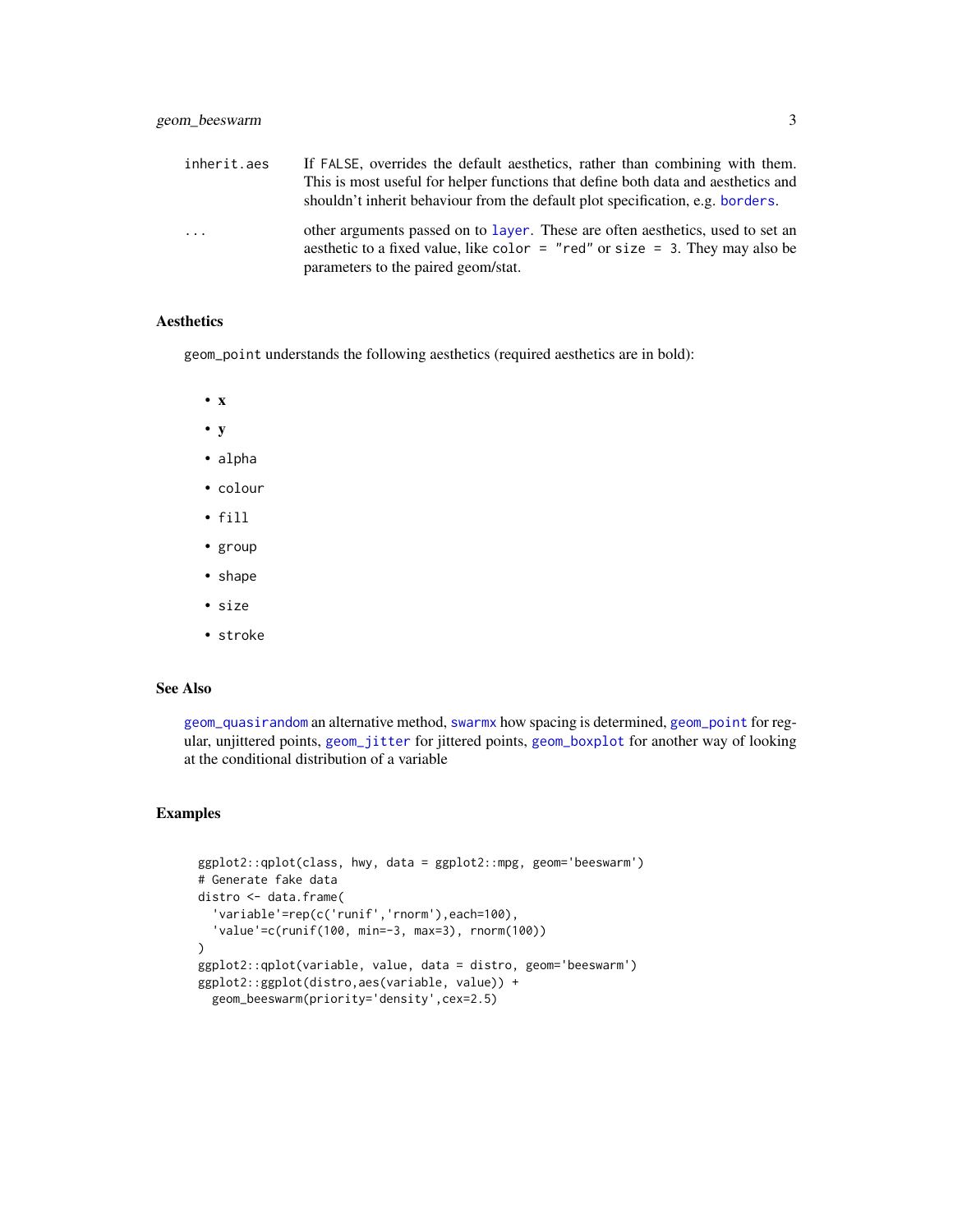<span id="page-3-1"></span><span id="page-3-0"></span>

#### Description

The quasirandom geom is a convenient means to offset points within categories to reduce overplotting. Uses the vipor package

#### Usage

```
geom_quasirandom(mapping = NULL, data = NULL, width = NULL,
 varwidth = FALSE, bandwidth = 0.5, nbins = NULL,
 method = "quasirandom", groupOnX = NULL, dodge.width = 0,
 stat = "identity", position = "quasirandom", na.rm = FALSE,
  show.legend = NA, inherit.aes = TRUE, ...)
```
#### Arguments

| mapping   | Set of aesthetic mappings created by aes or aes_. If specified and inherit.aes = TRUE<br>(the default), it is combined with the default mapping at the top level of the plot.<br>You must supply mapping if there is no plot mapping.                                                                                                                                                                                                                            |
|-----------|------------------------------------------------------------------------------------------------------------------------------------------------------------------------------------------------------------------------------------------------------------------------------------------------------------------------------------------------------------------------------------------------------------------------------------------------------------------|
| data      | The data to be displayed in this layer. There are three options:                                                                                                                                                                                                                                                                                                                                                                                                 |
|           | If NULL, the default, the data is inherited from the plot data as specified in the<br>call to ggplot.                                                                                                                                                                                                                                                                                                                                                            |
|           | A data. frame, or other object, will override the plot data. All objects will<br>be fortified to produce a data frame. See fortify for which variables will be<br>created.                                                                                                                                                                                                                                                                                       |
|           | A function will be called with a single argument, the plot data. The return<br>value must be a data. frame., and will be used as the layer data.                                                                                                                                                                                                                                                                                                                 |
| width     | the maximum amount of spread (default: 0.4)                                                                                                                                                                                                                                                                                                                                                                                                                      |
| varwidth  | vary the width by the relative size of each group                                                                                                                                                                                                                                                                                                                                                                                                                |
| bandwidth | the bandwidth adjustment to use when calculating density Smaller numbers (<<br>1) produce a tighter "fit". (default: 0.5)                                                                                                                                                                                                                                                                                                                                        |
| nbins     | the number of bins used when calculating density (has little effect with quasir-<br>andom/random distribution)                                                                                                                                                                                                                                                                                                                                                   |
| method    | the method used for distributing points (quasirandom, pseudorandom, smiley or<br>frowney)                                                                                                                                                                                                                                                                                                                                                                        |
| group0nX  | if TRUE then jitter is added to the x axis and if FALSE jitter is added to the<br>y axis. Prior to v0.6.0, the default NULL causes the function to guess which<br>axis is the categorical one based on the number of unique entries in each. This<br>could result in unexpected results when the x variable has few unique values<br>and so in v0.6.0 the default was changed to always jitter on the x axis unless<br>groupOnX=FALSE. Also consider coord_flip. |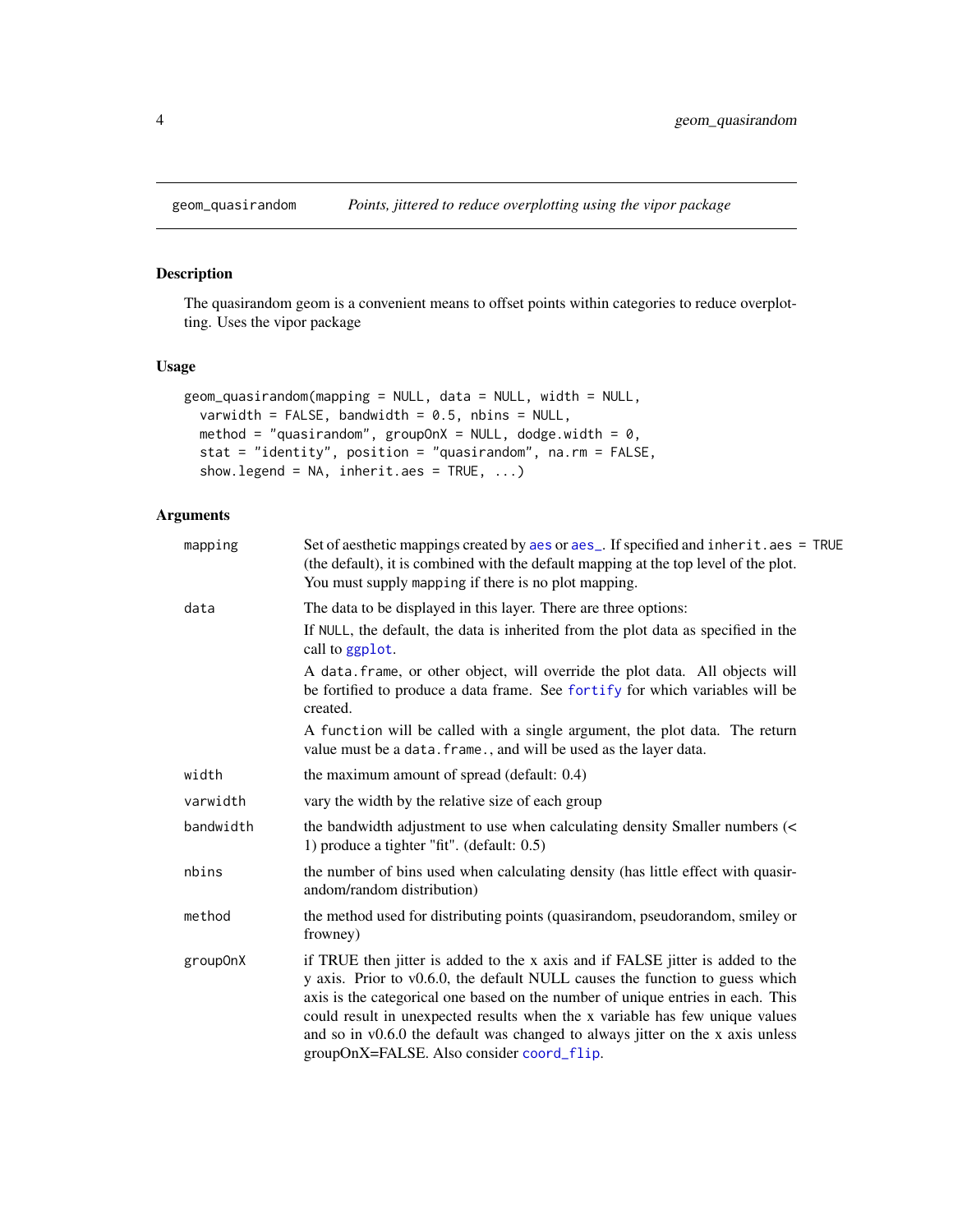<span id="page-4-0"></span>

| dodge.width  | Amount by which points from different aesthetic groups will be dodged. This<br>requires that one of the aesthetics is a factor.                                                                                                                     |
|--------------|-----------------------------------------------------------------------------------------------------------------------------------------------------------------------------------------------------------------------------------------------------|
| stat         | The statistical transformation to use on the data for this layer, as a string.                                                                                                                                                                      |
| position     | Position adjustment, either as a string, or the result of a call to a position adjust-<br>ment function.                                                                                                                                            |
| na.rm        | If FALSE, the default, missing values are removed with a warning. If TRUE,<br>missing values are silently removed.                                                                                                                                  |
| show. legend | logical. Should this layer be included in the legends? NA, the default, includes if<br>any aesthetics are mapped. FALSE never includes, and TRUE always includes.                                                                                   |
| inherit.aes  | If FALSE, overrides the default aesthetics, rather than combining with them.<br>This is most useful for helper functions that define both data and aesthetics and<br>shouldn't inherit behaviour from the default plot specification, e.g. borders. |
|              | other arguments passed on to layer. These are often aesthetics, used to set an<br>aesthetic to a fixed value, like color = "red" or size = 3. They may also be<br>parameters to the paired geom/stat.                                               |

#### Aesthetics

geom\_point understands the following aesthetics (required aesthetics are in bold):

- x
- y
- alpha
- colour
- fill
- group
- shape
- size
- stroke

#### See Also

[offsetX](#page-0-0) how spacing is determined, [geom\\_point](#page-0-0) for regular, unjittered points, [geom\\_jitter](#page-0-0) for jittered points, [geom\\_boxplot](#page-0-0) for another way of looking at the conditional distribution of a variable

#### Examples

```
ggplot2::qplot(class, hwy, data = ggplot2::mpg, geom='quasirandom')
# Generate fake data
distro <- data.frame(
  'variable'=rep(c('runif','rnorm'),each=100),
  'value'=c(runif(100, min=-3, max=3), rnorm(100))
)
ggplot2::qplot(variable, value, data = distro, geom = 'quasirandom')
ggplot2::ggplot(distro,aes(variable, value)) + geom_quasirandom(width=0.1)
```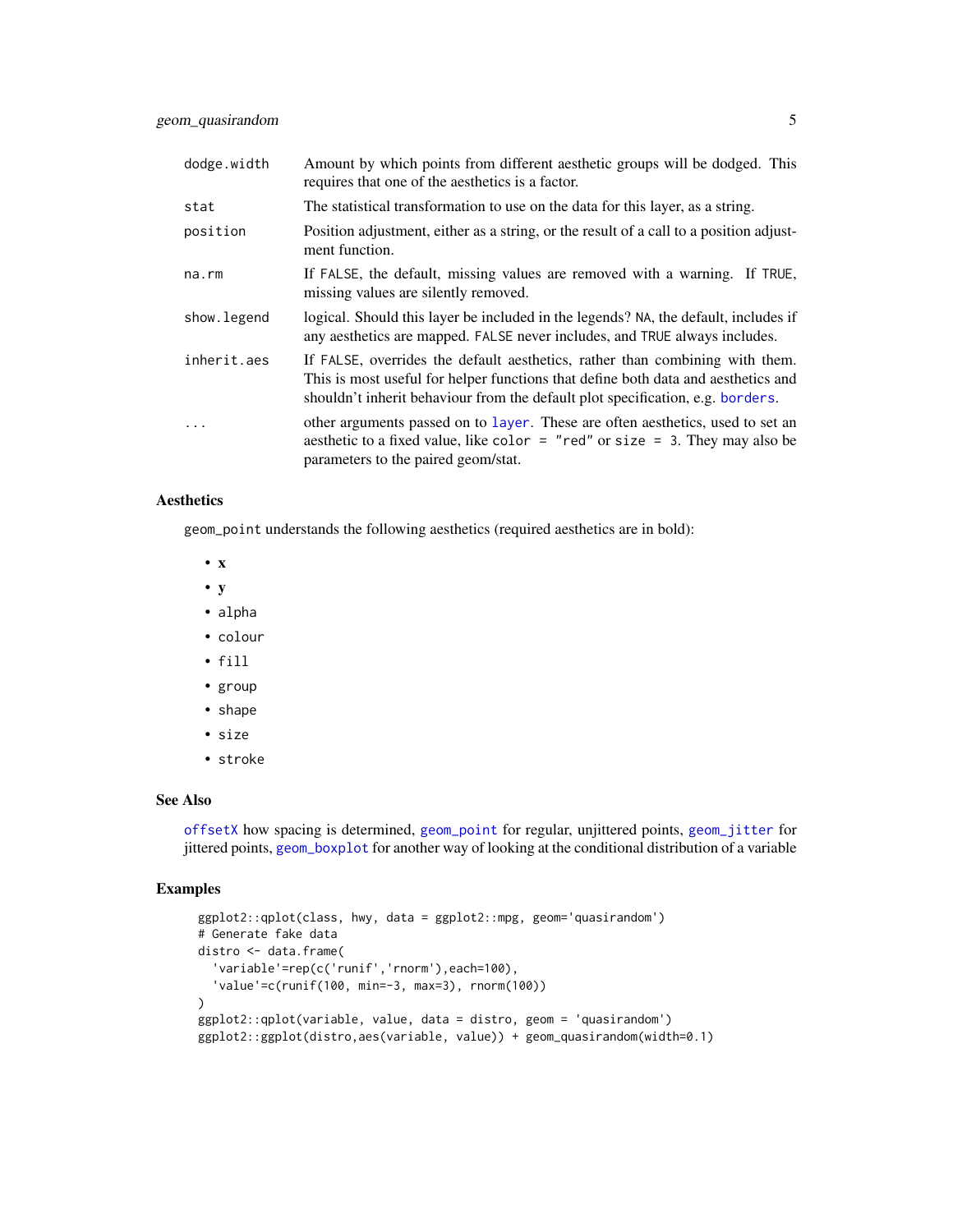#### Description

This package allows plotting of several groups of one dimensional data as a violin point/beeswarm plot by arranging data points to resemble the underlying distribution. The development version of this package is on <http://github.com/eclarke/ggbeeswarm>.

#### Author(s)

Erik Clarke, <ecl@mail.med.upenn.edu>

#### See Also

[position\\_quasirandom](#page-6-1)

#### Examples

```
ggplot2::ggplot(ggplot2::mpg,aes(class, hwy)) + geom_quasirandom()
# Generate fake data
distro <- data.frame(
  'variable'=rep(c('runif','rnorm'),each=100),
  'value'=c(runif(100, min=-3, max=3), rnorm(100))
\lambdaggplot2::ggplot(distro,aes(variable, value)) + geom_quasirandom()
ggplot2::ggplot(distro,aes(variable, value)) + geom_quasirandom(width=.1)
```
<span id="page-5-1"></span>position\_beeswarm *Violin point-style plots to show overlapping points. x must be discrete.*

#### Description

Violin point-style plots to show overlapping points. x must be discrete.

#### Usage

```
position_beeswarm(priority = c("ascending", "descending", "density", "random",
  "none"), cex = 1, groupOnX = NULL, dodge.width = 0)
```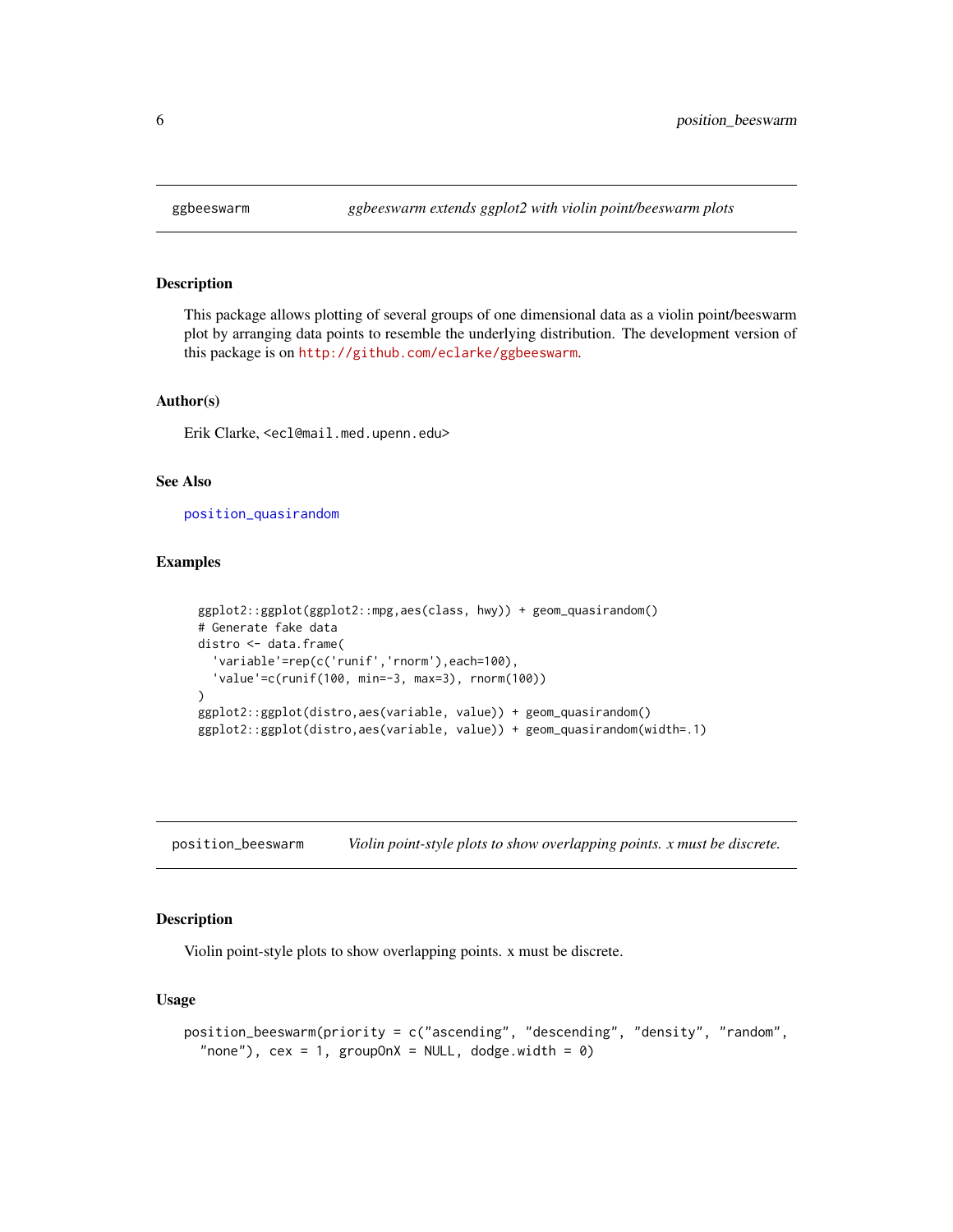#### <span id="page-6-0"></span>Arguments

| priority    | Method used to perform point layout (see swarmx)                                                                                                                                                                                                                                                                                                                                                                                                                 |
|-------------|------------------------------------------------------------------------------------------------------------------------------------------------------------------------------------------------------------------------------------------------------------------------------------------------------------------------------------------------------------------------------------------------------------------------------------------------------------------|
| cex         | Scaling for adjusting point spacing (see swarmx)                                                                                                                                                                                                                                                                                                                                                                                                                 |
| group0nX    | if TRUE then jitter is added to the x axis and if FALSE jitter is added to the<br>y axis. Prior to v0.6.0, the default NULL causes the function to guess which<br>axis is the categorical one based on the number of unique entries in each. This<br>could result in unexpected results when the x variable has few unique values<br>and so in v0.6.0 the default was changed to always jitter on the x axis unless<br>groupOnX=FALSE. Also consider coord_flip. |
| dodge.width | Amount by which points from different aesthetic groups will be dodged. This<br>requires that one of the aesthetics is a factor.                                                                                                                                                                                                                                                                                                                                  |

#### See Also

[position\\_quasirandom](#page-6-1), [swarmx](#page-0-0)

Other position adjustments: [position\\_quasirandom](#page-6-1)

#### Examples

ggplot2::qplot(class, hwy, data = ggplot2::mpg, position=position\_beeswarm())

<span id="page-6-1"></span>position\_quasirandom *Violin point-style plots to show overlapping points. x must be discrete.*

#### Description

Violin point-style plots to show overlapping points. x must be discrete.

#### Usage

```
position_quasirandom(width = NULL, varwidth = FALSE, bandwidth = 0.5,
 nbins = NULL, method = "quasirandom", groupOnX = NULL,
  dodge.width = 0)
```
#### Arguments

| width     | the maximum amount of spread (default: 0.4)                                                                                  |
|-----------|------------------------------------------------------------------------------------------------------------------------------|
| varwidth  | vary the width by the relative size of each group                                                                            |
| bandwidth | the bandwidth adjustment to use when calculating density Smaller numbers (<<br>1) produce a tighter "fit". (default: $0.5$ ) |
| nbins     | the number of bins used when calculating density (has little effect with quasir-<br>andom/random distribution)               |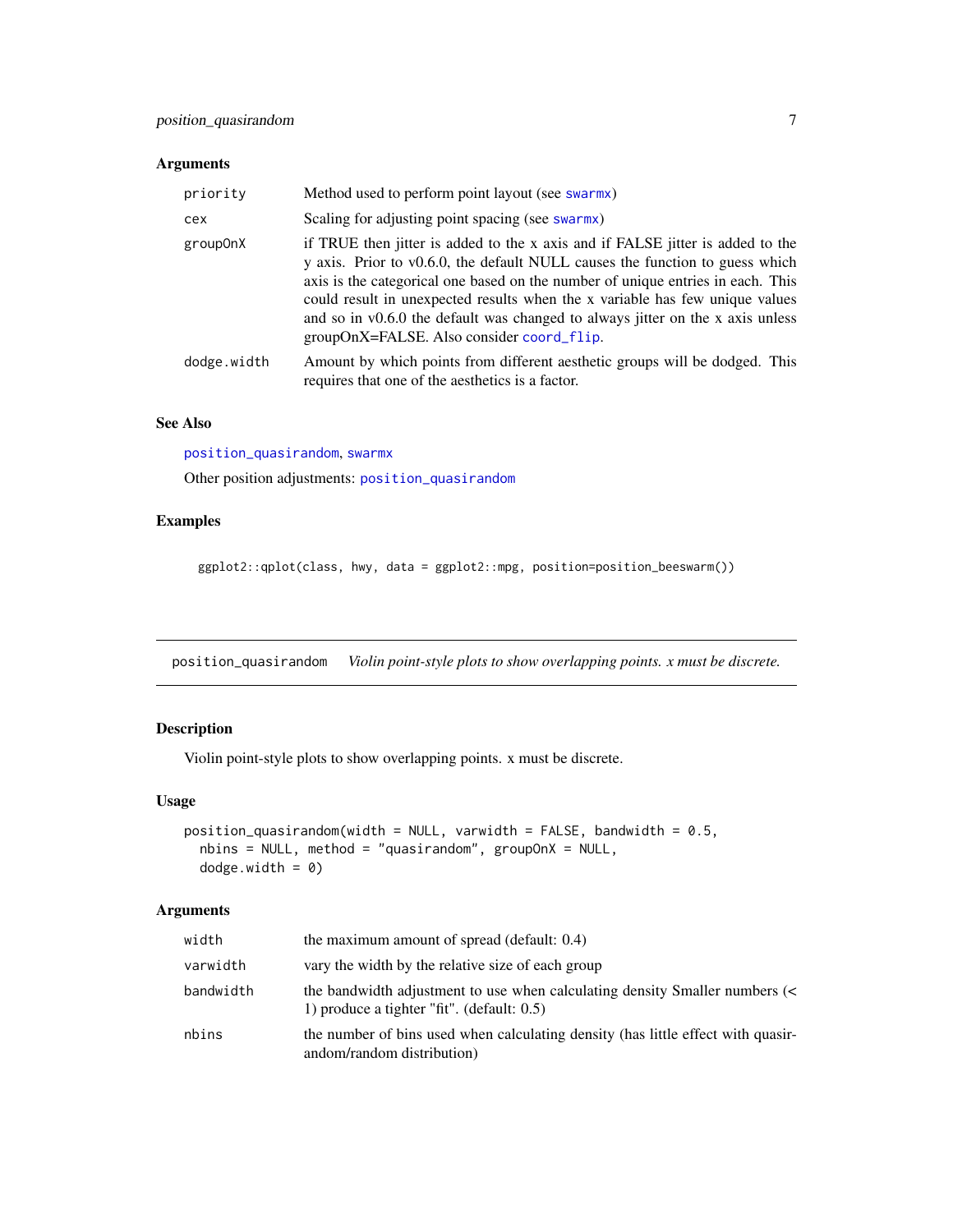<span id="page-7-0"></span>

| method      | the method used for distributing points (quasirandom, pseudorandom, smiley or<br>frowney)                                                                                                                                                                                                                                                                                                                                                                        |
|-------------|------------------------------------------------------------------------------------------------------------------------------------------------------------------------------------------------------------------------------------------------------------------------------------------------------------------------------------------------------------------------------------------------------------------------------------------------------------------|
| group0nX    | if TRUE then jitter is added to the x axis and if FALSE jitter is added to the<br>y axis. Prior to v0.6.0, the default NULL causes the function to guess which<br>axis is the categorical one based on the number of unique entries in each. This<br>could result in unexpected results when the x variable has few unique values<br>and so in v0.6.0 the default was changed to always jitter on the x axis unless<br>groupOnX=FALSE. Also consider coord_flip. |
| dodge.width | Amount by which points from different aesthetic groups will be dodged. This<br>requires that one of the aesthetics is a factor.                                                                                                                                                                                                                                                                                                                                  |

#### See Also

#### [offsetX](#page-0-0)

Other position adjustments: [position\\_beeswarm](#page-5-1)

#### Examples

ggplot2::qplot(class, hwy, data = ggplot2::mpg, position=position\_quasirandom())